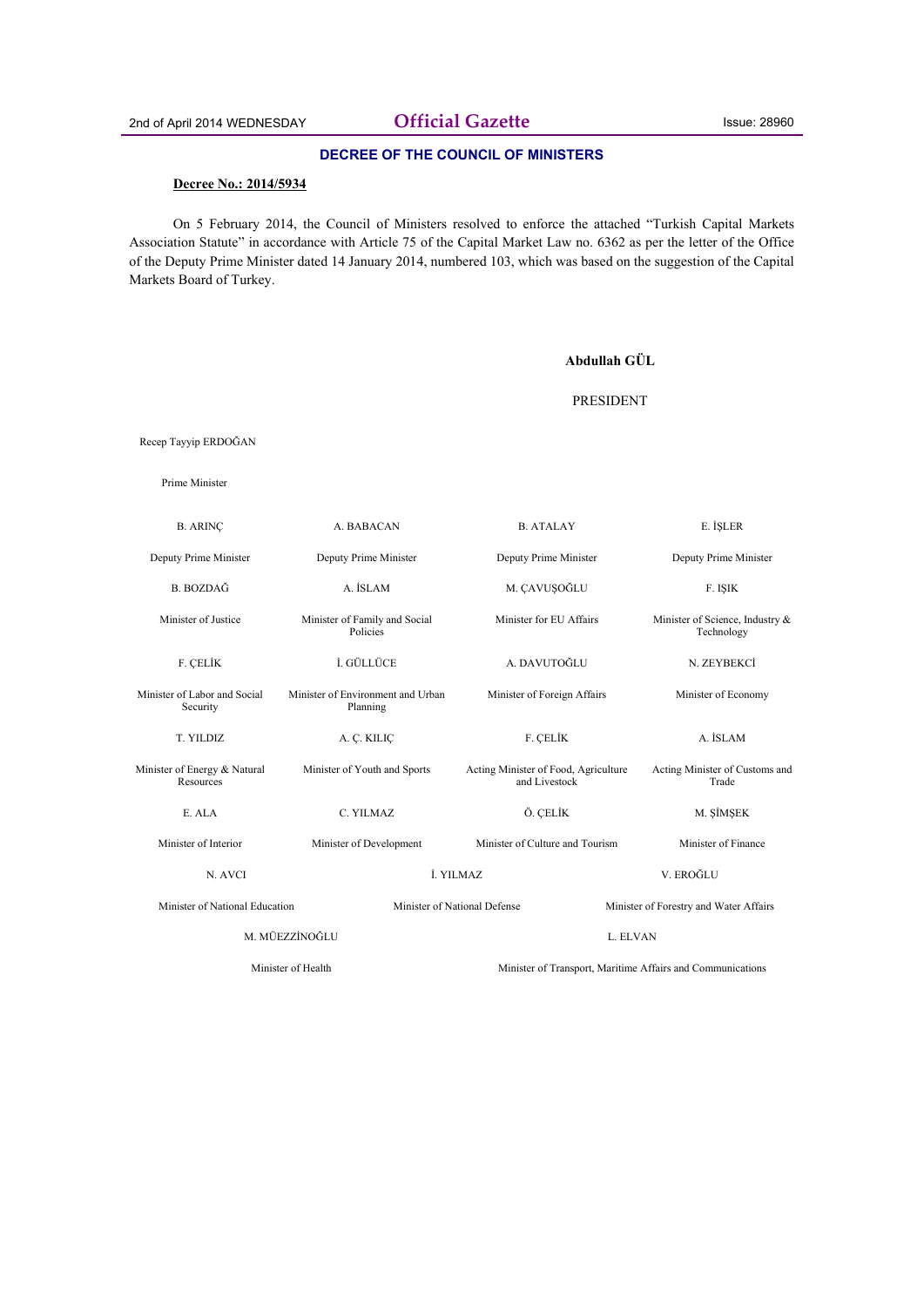## **TURKISH CAPITAL MARKETS ASSOCIATION STATUTE**

# **SECTION ONE Objective, Scope, Legal Basis and Definitions**

## **Objective**

**ARTICLE 1-** (1) This Statute is intended to set out the bodies, duties, powers, and operating principles and procedures of the Turkish Capital Markets Association that was established pursuant to the Capital Market Law no. 6362 dated 6 December 2012.

## **Scope**

**ARTICLE 2-** (1) This Statute covers the matters in relation to the bodies, committees, duties and powers of the Turkish Capital Markets Association, and its expenses, revenues, members, membership requirements, disciplinary action, and operating principles and procedures.

#### **Legal Basis**

**ARTICLE 3-** (1) This Statute is drafted based on Articles 74 and 75 of the Law no. 6362.

## **Definitions and Abbreviations**

**ARTICLE 4-** (1) The following terms shall have the meanings below as and when they appear herein:

a) Bank: Deposit and participation banks, development and investment banks,

b) Association: Turkish Capital Markets Association,

c) Exchange: A regularly running system or marketplace incorporated as a joint stock company and authorized in accordance with the Law, which is either operated and/or managed by itself or by a market operator to ensure easy and secure trading of capital market instruments, currency exchange and precious metals and precious stones, as well as of other contracts, documents and assets deemed appropriate by the CMB under the terms of free competition, which determines and announces the prices that are formed, and which matches, or facilitate the matching of, buy and sell orders so as to finalize them,

d) Law: The Capital Market Law no. 6362 dated 6 December 2012,

e) CMB: Capital Markets Board of Turkey,

f) Capital market institutions: Institutions named in Article 35 of the Law,

g) Investment services and activities: Services and activities listed under Article 37 of the Law,

h) Investment company: Brokerage firms, other capital market enterprises whose incorporation and operating principles are set by the CMB for being engaged in investment services and activities, and banks,

i) Directive: Arrangements drawn up under this Statute by the Office of the Secretary General and approved by the Board of Directors.

## **SECTION TWO**

# **The Association's Head Office, Objective, Duties and Powers, and Membership**

## **Central and Peripheral Organization of the Association**

**ARTICLE 5**- (1) The head office of the Association is located in İstanbul. The Association may set up the necessary organization in Turkey, and may also set up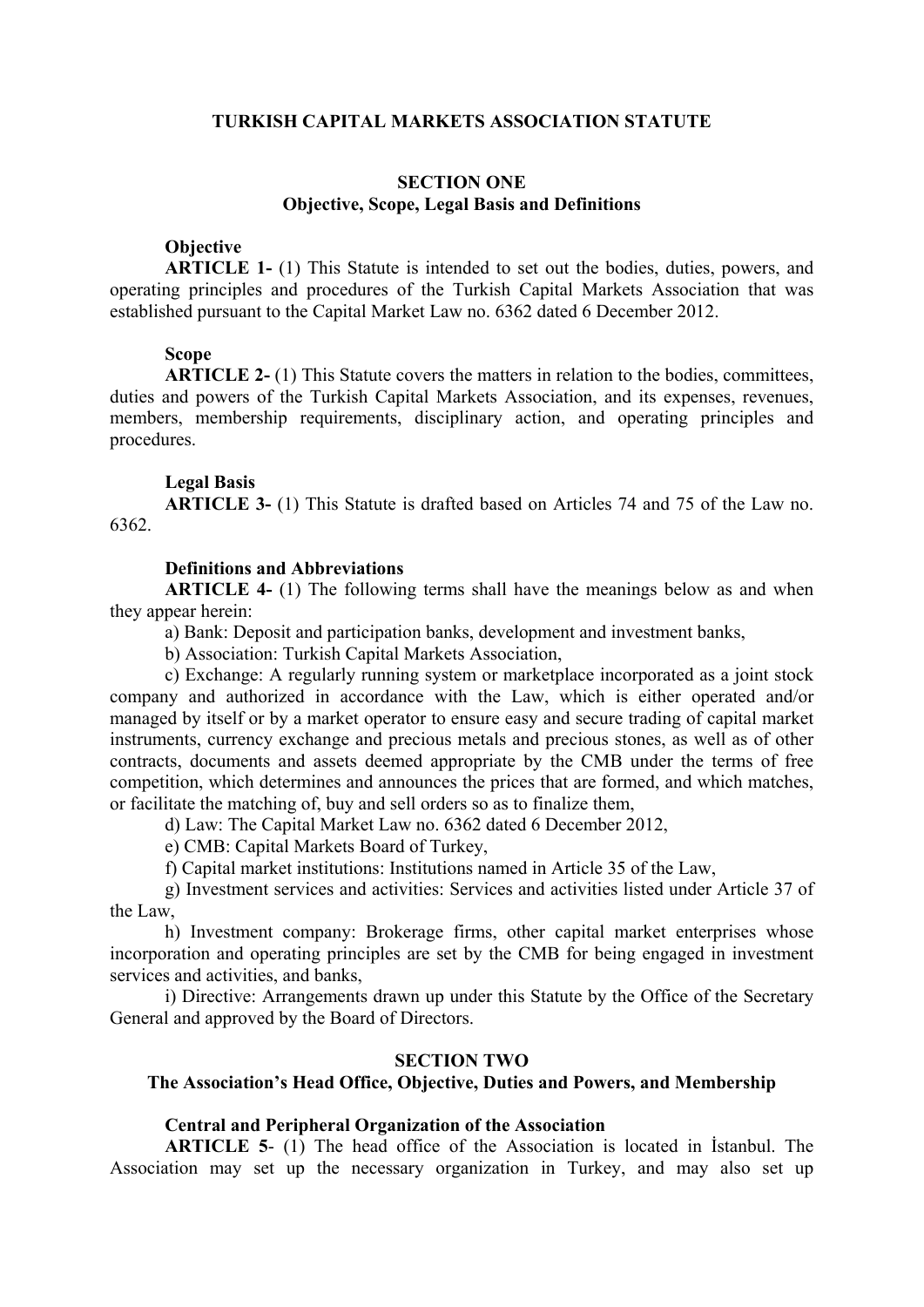representation offices abroad under the applicable legislation, subject to the permission of the CMB.

# **Objective of the Association**

**ARTICLE 6**- (1) The objectives of the Association are to respond to the joint needs of its members, facilitate professional activities of members' employees, contribute to the development of the capital market, preserve professional discipline and ethics so as to ensure that the relations of members with other members and investors are dominated by integrity and trust, ensure that the members act in solidarity and pay the due diligence and exercise the discipline required by the capital market in their operations, protect members' economic interests and help them improve professionally, and fulfill the duties and exercise the powers incumbent upon it by the Constitution, the Law and this Statute so as to prevent unfair competition among its members and ensure development of the capital market.

# **Duties and Powers of the Association**

**ARTICLE 7-** (1) The Association shall perform the following duties and exercise the powers below to achieve its objectives listed under Article 6 and to carry out other activities directed towards these objectives:

- a. Ensure execution of research that may be needed for the improvement of the capital markets and member enterprises' activities; organize publicity events, seminars, meetings, training programs and advertising activities.
- b. Establish professional guidelines for guaranteeing the fairness and integrity of the activities carried out by the Association members, ensuring business ethics, facilitating solidarity among the Association members, and securing prudent and disciplined conduct of business by its members.
- c. Take necessary action to prevent unfair competition.
- d. Make, execute and supervise regulations on matters that it has been charged with by the legislation and those specified by the CMB.
- e. Impose the disciplinary actions stipulated by the Statute.
- f. Cooperate with national and international establishments on behalf of member enterprises.
- g. Monitor professional developments, legal and administrative regulations in the national and international arena, and inform the members on the same.
- h. Create policies to help develop the activities of capital markets and member enterprises, and make decisions for their implementation.
- i. Raise awareness of the public about saving up and investing, and offer financial education to investors, which must be provided free of charge, so as to increase national savings.
- j. Join as a member and/or participate as a shareholder in national or international financial, economic and professional institutions, organizations and partnerships that are engaged in fields related to the Association's objective within the frame of applicable legislation.
- k. Represent the Association in the Association's subsidiaries.
- l. Set up and manage the necessary infrastructure for resolution of conflicts through arbitration, which may arise among the members or between members and their customers from their activities that fall under the Law.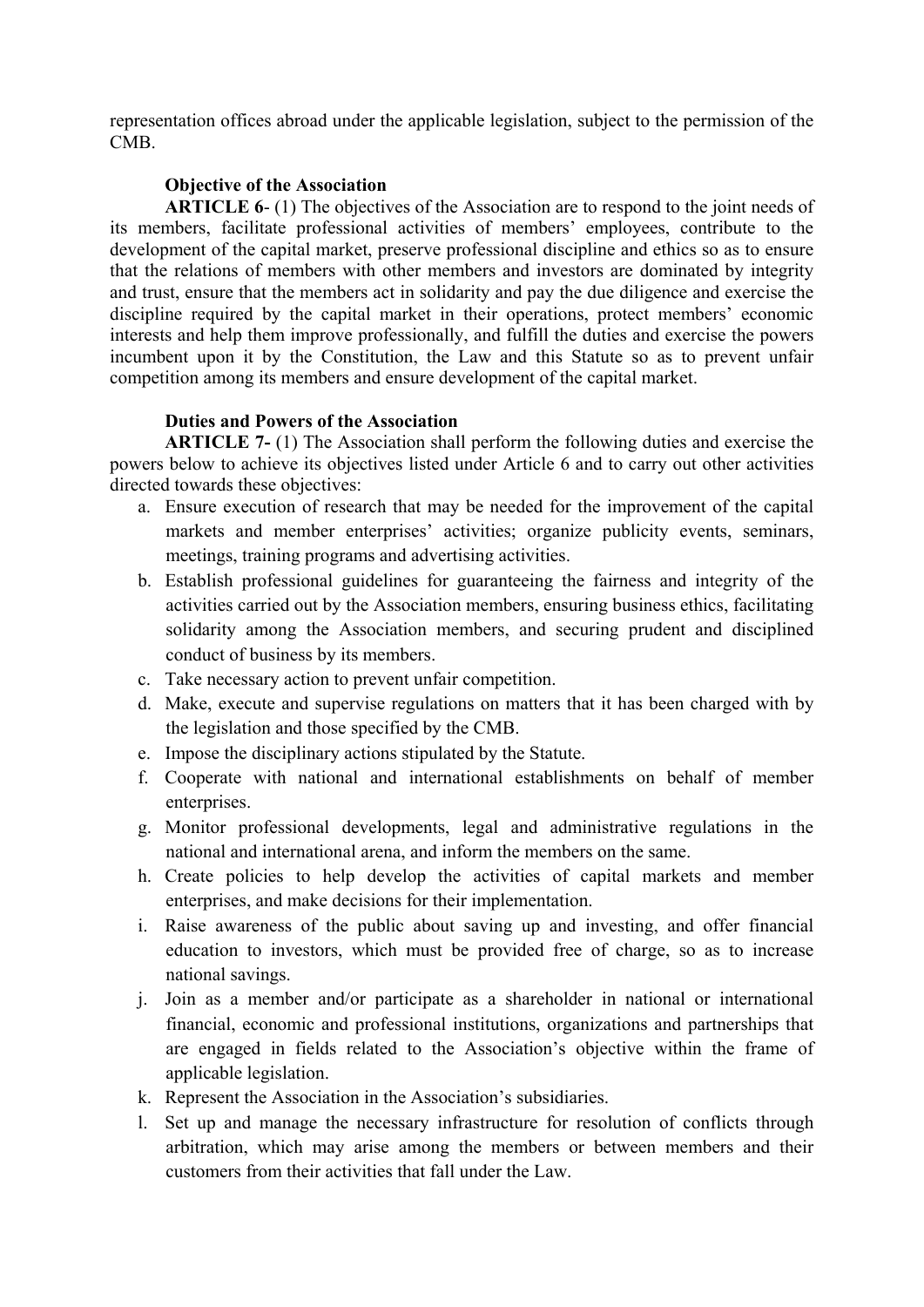- m. Assist in the resolution of conflicts which may arise among the members or between the members and their customers from transactions other than exchange transactions; set up the arbitration committee and the necessary infrastructure subject to the procedures and principles that will be drawn up for this purpose and approved by the CMB.
- n. Evaluate the complaints filed about its members and inform the CMB on the results of the action to be taken in line with the principles and procedures to be determined by the CMB.
- o. Make arrangements regarding the principles about the ratios and limits of commissions, fees and expenses the members will collect in return for the services they will render to their customers within the frame of capital market activities.
- p. Determine the principles the members will adhere to in relation to announcements and advertisements; impose the disciplinary action as specified herein against the breaching member, in the event breach of these principles are established based on notifications and complaints.
- q. Maintain general and statistical information about its members and publicly disclose them regularly.
- r. Provide regular information flow between its members and the Association and between the Association and CMB within the required framework.
- s. Bring lawsuits in matters concerning the joint interests of members based on board of directors' decision.
- t. Perform other duties assigned by the CMB.

 (2) In respect of the arrangements and decisions it will make, the Association is obliged to abide by the Law, this Statute, applicable legislation and the CMB decisions.

 (3) In the event that it establishes contradiction with the legislation in force, the CMB may require the Association to cancel or alter the arrangements made.

# **Membership**

**ARTICLE 8**- (1) Those establishments that are authorized to engage in investment services and activities, listed investment trusts, and corporations operating in capital markets which are deemed fit by the CMB must apply to the Association for membership. The establishments mentioned above and investment trusts are obliged to file the necessary application within three months from the receipt of their authorization certificate and commencement of trading of their stock on the exchange, respectively. Failure to fulfill the said obligation shall cause suspension of operations by the CMB.

(2) Prior to filing the membership application, the membership admission fee must be deposited in the account opened in the name of the Association and the receipt for payment must be submitted along with the application documents. Membership applications will not be accepted for those establishments that do not deposit the admission fee. This provision shall not apply to establishments that have been re-admitted to the Association membership following the execution of the disciplinary punishment specified in Article 24-1(d) hereof.

(3) An objection may be filed with the CMB within ten business days following the service of the notice to the addressee against the decision for rejection of membership admission application. The objection shall be finally decided by the CMB. The ten-businessday period of time shall be negative prescription.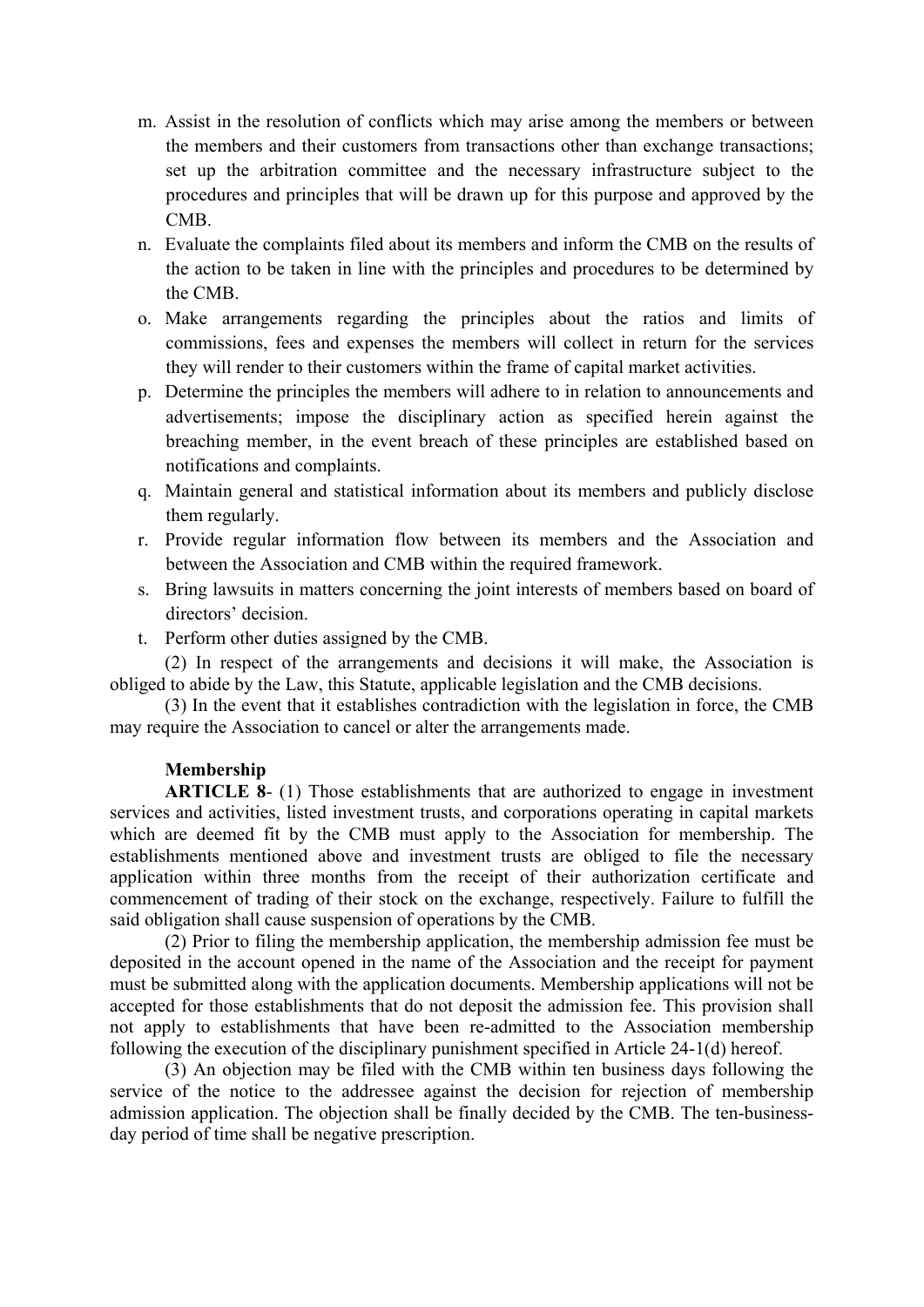(4) Establishments, whose activities have been permanently stopped through revocation of their authorization certificates in full, and companies, which have lost their investment trust status, will be removed from membership roster.

(5) Members of the Association must abide by this Statute and the decisions passed by the Association.

## **Representation of Members at the Association**

**ARTICLE 9**- (1) Members are represented in the Association bodies by the relevant member's chairperson of the board of directors, board member or general manager or by an executive holding at least assistant general manager position who has been vested in representation authority by the aforementioned. A representative possessing the said qualifications shall be notified to the Association, who will represent the member before the Association in procedures related to the Association and will vote in the member's name. Members shall be obliged to notify in writing any changes concerning these representatives to the Association within no later than three business days.

## **SECTION THREE**

## **Bodies, Management and Committees of the Association**

#### **Bodies of the Association**

**ARTICLE 10**- (1) The bodies of the Association are the general assembly, the board of directors and the board of auditors. The Association also embodies the Secretary General unit.

#### **General Assembly**

**ARTICLE 11-** (1) The General Assembly is the highest body of the Association and is made up of the Association members.

(2) The General Assembly convenes ordinarily every year during May upon invitation by the Board of Directors.

(3) The General Assembly meetings may be held totally on electronic medium or through electronic participation of some members in a meeting where some other members are physically present.

(4) The General Assembly may also convene extraordinarily when necessary upon invitation by the CMB or the Board of Directors. The Board of Directors shall summon the General Assembly for a meeting within one month upon written application by the Board of Auditors or by one fifth of the Association's members.

(5) The Board of Directors shall decide on the place, date, hour, and agenda of the General Assembly meeting, as well as the list of members and their representatives that will attend the meeting, along with the details regarding the second meeting to be held in case quorum is not achieved. The time between the first and the second meeting cannot be shorter than fifteen days.

(6) The abovementioned considerations related to the General Assembly meetings and documents pertaining to agenda items shall be notified by registered mail to the CMB and to the members at least thirty days and fifteen days in advance of the meeting, respectively.

(7) In General Assembly meetings during which elections will be made for the bodies of the Association, the list identifying the Association members and their representatives who will take part in the elections, along with a letter specifying the agenda, place, date, and time of meetings, and the details regarding the second meeting to be held in case quorum is not achieved, shall also be delivered in three counterparts to the judge who will serve as the chairperson of the election board to be designated by the Supreme Board of Elections at least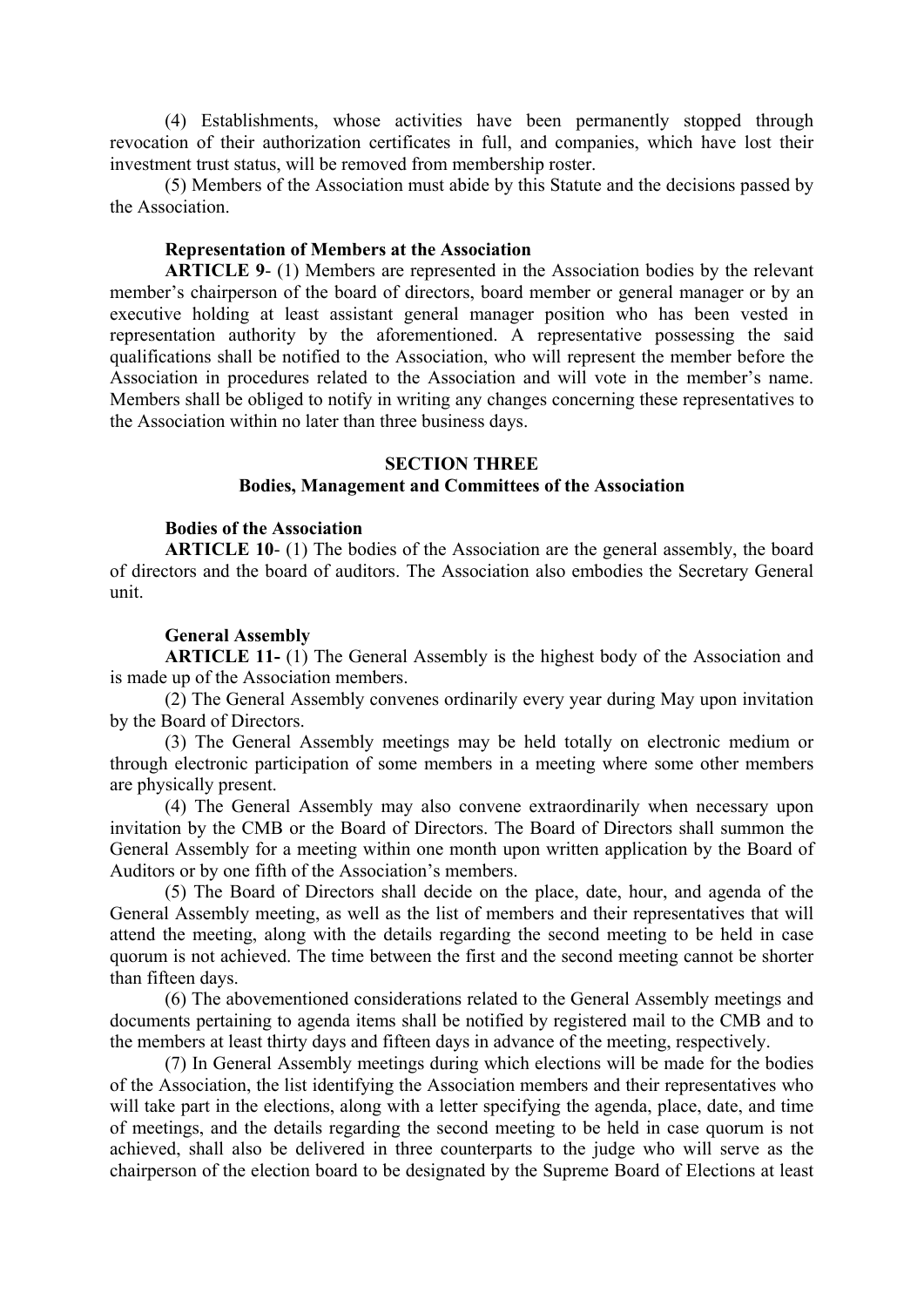fifteen days in advance of the first meeting. The judge shall approve the list and other details upon necessary review and assign one chairperson and two members for the ballot box committee, along with alternate members for each. Voting shall be carried out on the basis of secret ballot and public classification under judicial supervision. At the end of the balloting time, the results shall be entered into an official report, and signed by the chairperson and members of the ballot box committee. Objections against elections may be raised within two business days following the issuance of the official report. All objections shall be reviewed and finally decided on the same day by the judge serving as the chairperson of the election board. If the judge establishes that election was made in contradiction with the considerations mentioned above or that there were irregularities or non-conformities with the legislation at an extent that will affect the election results, he or she shall decide to cancel the elections and hold a second election within two to seven days, which decision shall be notified to the Association by the judge. In the absence of any objection, the judge shall announce the final results and notify the same to the Association. The CMB has the right to raise an objection in terms of the implementation of the Law, and any objections that may be raised by the CMB shall be reviewed and decided upon in the same manner.

(8) The General Assembly meeting shall be held at the Association's head office or at any other place to be determined by the Board of Directors. Individuals who are assigned by the CMB to attend the Association's General Assembly meeting shall do so, but shall not have the right to vote.

## **Meeting and Decision Quorums**

**ARTICLE 12-** (1) The quorum for the General Assembly meeting is the absolute majority of the full number of members. If the required quorum is not achieved in the first meeting, the second meeting shall be held with those present in the meeting, without requiring quorum.

(2) Decisions shall be passed with the absolute majority of participating members.

## **General Assembly Meetings**

**ARTICLE 13-** (1) Only the items covered in the agenda shall be discussed in General Assembly meetings. However, it is compulsory to include in the agenda those matters that are demanded to be discussed by the CMB or requested to be addressed by at least one tenth of the full membership of the Association. The representative of a member may not vote on any matter related to that member.

(2) Each member shall have one vote at the General Assemblies. However, voting shall be made by secret ballot and public classification in elections of the Association bodies. Secret ballot shall be practiced also on matters decided by the General Assembly. Members, who have defaulted for one calendar year on their expense contributions and annual fees shall not be allowed to vote at the General Assembly.

(3) Before the end of January each year, the CMB shall determine the investment companies, asset management companies and listed investment trusts in accordance with the criteria specified under Article 16-1 hereof and notify the same to the Association.

(4) The General Assembly shall be presided by a meeting chair elected from among the participating member representatives, and two secretaries shall be elected. If so decided by the General Assembly, the meeting chair and secretaries shall be elected by open ballot. Minutes of discussions and decisions shall be signed by the meeting chair and the secretaries, and a copy of each of the decisions shall be sent by the Association to the members and the CMB within three business days.

## **Duties of the General Assembly**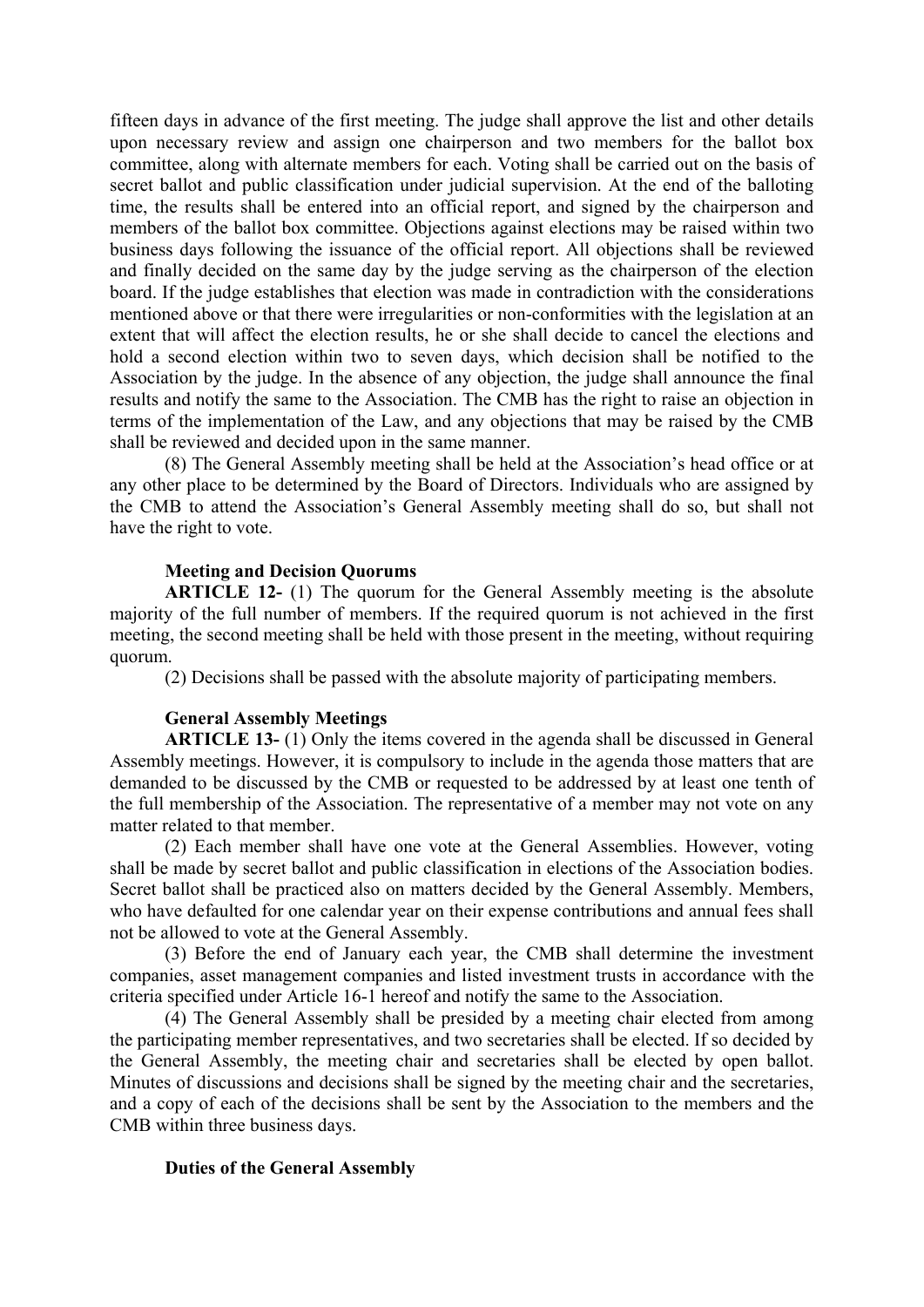**ARTICLE 14-** (1) The duties of the General Assembly are as follows:

- a) Approve the professional rules and disciplinary guidelines drawn up by the Board of Directors,
- b) Elect the members of the Board of Directors, the Board of Auditors and the Discipline Committee of the Association,
- c) Determine annual fees and expense contributions,
- d) Discuss and finally decide on the annual budget and the final account,
- e) Discuss the annual report of the Board of Directors,
- f) Absolve the Board of Directors, and decide to take legal action for those who are considered liable, when deemed necessary,
- g) Discuss and decide on the report of the Board of Auditors,
- h) Pass decisions to purchase immovable properties necessary for the Association or to sell existing ones, or to authorize the Board of Directors about the same,
- i) Decide on opinions to be notified to the CMB on intended amendments to this Statute,
- j) Determine the attendance fees and remunerations to be paid to the members of the Board of Directors and Board of Auditors.

# **Board of Directors**

**ARTICLE 15**- (1) The Board of Directors shall consist of eleven members in the following composition:

a) Three members from brokerage firms,

b) Two members from banks,

c) Two members from asset management companies,

d) One member from listed investment trusts,

e) One member representing the Association of Appraisal Experts of Turkey (TDUB),

f) Two independent members to be elected by the General Assembly from amongst nominees identified by the Nomination Committee and put up by the CMB,

(2) Members of the Board of Directors must be actively working in a position no lower than general manager at the Association member they are representing or must be holding at least 10% share in an Association member.

(3) Each Association member shall be represented on the Board of Directors by one member maximum. No more than one member shall represent those Association members, among which there is a direct or indirect management relation and/or capital relation in excess of 10%, on the Board of Directors.

(4) The term of office for Board of Directors members is two years.

(5) Members of the Board of Directors shall elect a chairperson from among themselves, and also a vice chairperson who shall perform necessary duties in the absence of the chairperson of the Board for various reasons.

(6) Members of the Board of Directors may be elected by the General Assembly for maximum two consecutive terms. No member may be a candidate for a seat on the Board of Directors without a term in between.

(7) The General Assembly may discharge any Board member if there is a related item on the agenda, or, in the absence of such an agenda item, upon written demand of two thirds of the full membership. New members shall be elected to succeed discharged members within no later than one month in accordance with the principles specified under Article 11 hereof, taking into consideration the requirements set out in Article 16 of this Statute.

(8) If a Board member no longer fulfills the prerequisites specified under paragraph 2 of this article, the Association member shall be required to notify the situation in writing to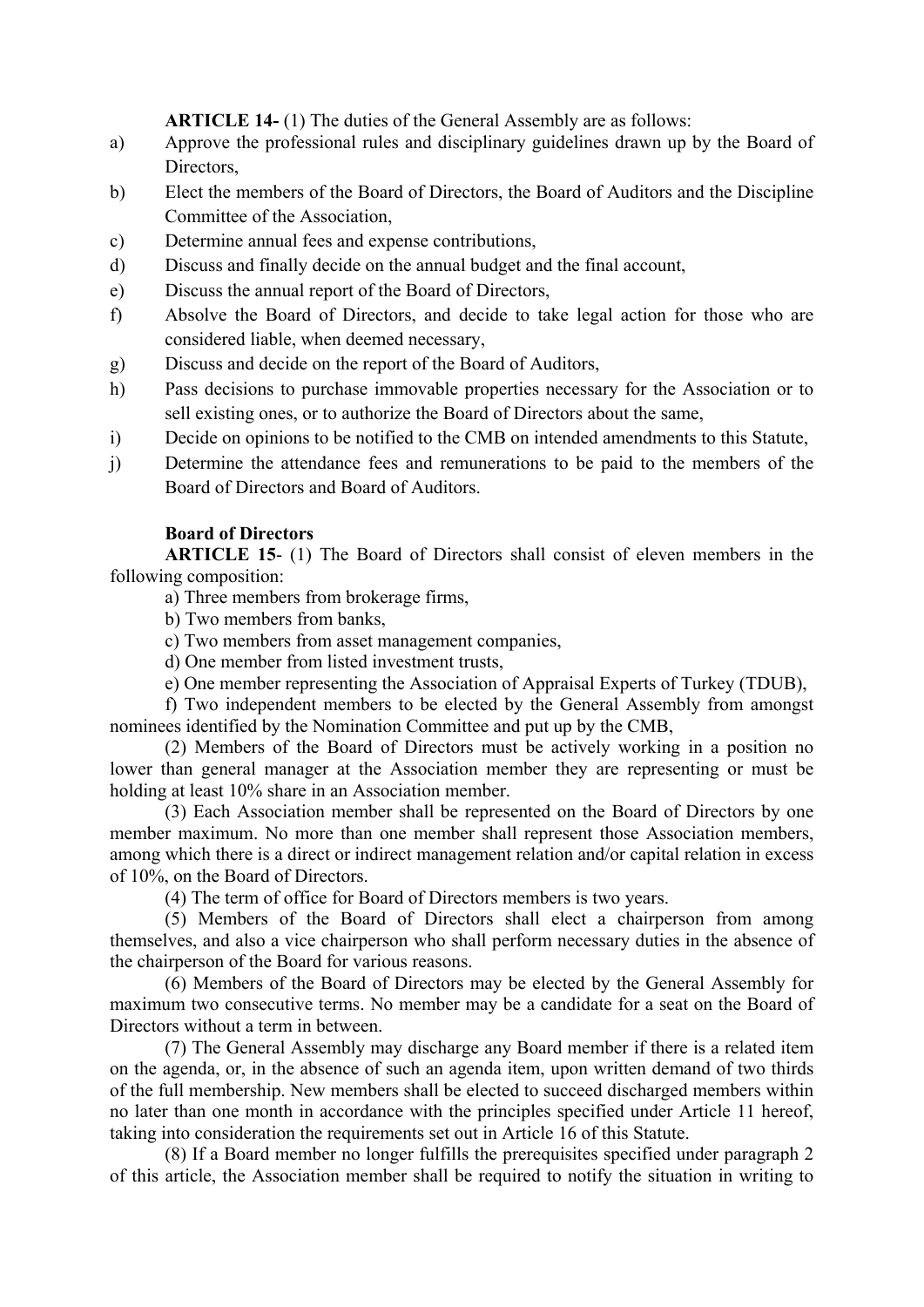the Association within three business days. The membership on the Board of Directors shall automatically end on the date of such notification, and the Association member shall, within ten days, notify in writing a representative who shall complete the remaining term of office of the former Board member.

(9) If the Association member fails to notify a new representative pursuant to paragraph 8 of this article or if a seat on the Board of Directors is vacated during the term for any other reason, the Board of Directors shall appoint as a Board member the second highestvoted Association member's representative, apart from the members elected in the previous General Assembly in the group in which the vacancy occurred. If the votes were even in the preceding General Assembly, then the Association member among equals possessing the highest total assets as of the end of the preceding calendar year shall be appointed as a Board member.

(10) In the absence of any other candidate in the group from which election is to be made other than those Association members elected in the preceding General Assembly, the Association member belonging to the group in which the vacancy occurred and possessing the highest total assets as of the end of the preceding calendar year shall be appointed as member of the Board of Directors. If such Association member declines Board membership, the Board of Directors shall appoint the next Association member as a Board member in accordance with the criteria defined in this article.

(11) The Board membership of the representative of the Association member newly appointed to a seat on the Board of Directors pursuant to paragraphs 9 and 10 of this article shall be laid down for approval at the next General Assembly to be convened.

(12) If the ties of the Chairperson of the Board are severed with the Association member or if the Chairperson seat is vacated for any other reason, upon notification and appointment of the new representative in accordance with paragraphs 8 and 9 of this article, the Board of Directors shall, within one month, elect the new Chairperson of the Board pursuant to paragraph 5 of this article, who shall complete the remaining term of office of his/her predecessor.

(13) Board of Directors members may be paid an attendance fee in an amount to be determined by the General Assembly. However, it is compulsory to pay an attendance fee to independent Board members; the amount of such fee, which is determined by the General Assembly, may not be less than the amount to be paid to the other members and it may not be less than one fourth of the total monthly remuneration paid to the Association's Secretary General.

(14) The matters specified under paragraphs 2, 8, 9, 10, 11 and 12 of this article shall not be applicable to subparagraphs (d) and (e) of the first paragraph of this article.

(15) If the member seat representing the Turkish Association of Appraisers (TDUB) mentioned in subparagraph (d) of paragraph 1of this article is vacated for whatsoever reason, then the Turkish Association of Appraisers shall notify a new representative within one month for such vacant seat.

(16) If the member seats mentioned under subparagraph (e) of paragraph 1 of this article are vacated for whatsoever reason, then the Board of Directors shall appoint the alternate independent Board member designated in the previous General Assembly meeting at which election was made as an independent Board member.

## **Election Procedure for a Member Seat on the Board of Directors**

**ARTICLE 16-** (1) The following procedures shall be applied for each member group when electing members to the Board of Directors.

These members shall be elected at the General Assembly via secret ballot among candidates nominated by respective groups as follows: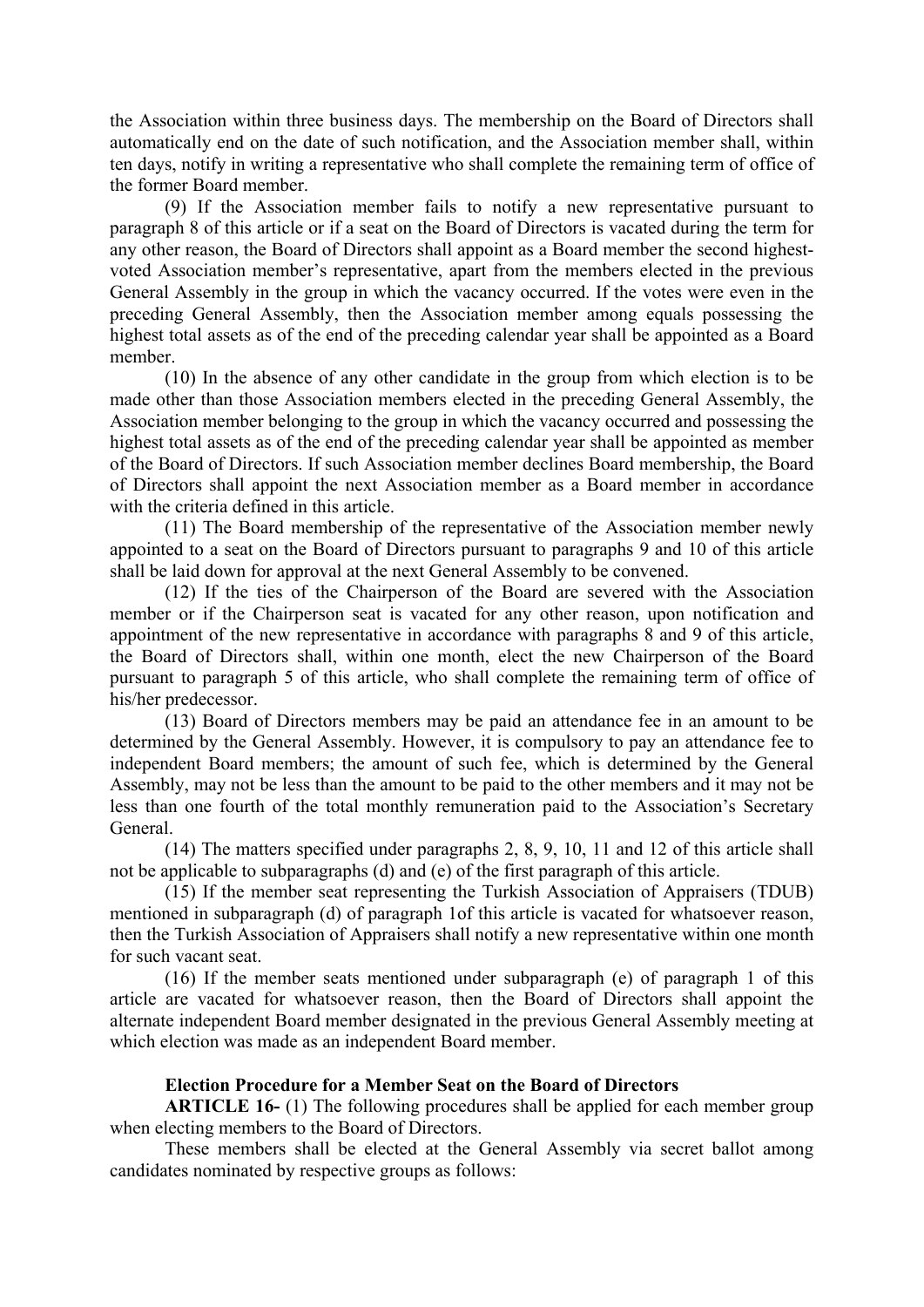a) For identifying the three members who will represent brokerage firms:

1) One member from the top ten brokerage firms ranked according to their annual trading volume on the stock market during the calendar year preceding the one in which the General Assembly was held,

2) One member from the top ten brokerage firms ranked according to the sum of public offering undertaking and management commissions, acquisition or merger intermediation commissions, investment consultancy income, and other corporate finance and consultancy income to be determined by the CMB based on their independently audited interim financial statements preceding the calendar year in which the General Assembly was held,

3) One member from among all member brokerage firms,

b) For identifying the two members who will represent the banks:

1) One member from the top ten brokerage firms ranked according to the sum of their annual repo or reverse repo commitments and trading volume of fixed income securities (including over-the-counter transactions that are registered according to the conditions set by the exchange) during the calendar year preceding the one in which the General Assembly was held,

2) One member from the banks not belonging with those defined under subparagraph (1),

c) For identifying the two members who will represent asset management companies,

1) One member from the top ten asset management companies ranked according to the value of the assets under management,

2) One member from asset management companies not belonging with those defined under subparagraph (1),

d) For identifying the member who will represent listed investment trusts: one member from the top ten investment trusts ranked according to total assets based on their independently audited interim financial statements preceding the calendar year in which the General Assembly was held.

e) The following principles are adhered to in the designation of independent Board members:

1) Independent Board members must not have held a de facto duty at the Association members and at the companies in which they possess management control, or must not have been in a business and/or partnership relationship with the members during the past five years, including consultancy.

2) Independent Board members must have at least ten years of professional experience in the field of capital markets.

3) The Nomination Committee shall consist of three individuals, namely the CMB Chairperson, Chairperson of the Board of Borsa İstanbul Inc., and the Association Chairperson, or by three individuals, each of whom shall be designated by the foregoing. The members of the Nomination Committee shall only serve for the respective term in which the election will be made. The Nomination Committee shall be set up by no later then the end of January in the year in which independent Board members shall be elected.

4) Those possessing the qualifications required of independent board members shall apply in writing for being an independent Board member to the Nomination Committee before the end of February in the relevant year. The principles for the application process are announced on the Association's website.

5) The Nomination Committee shall adopt decisions based on at least two affirmative votes in the same parallel. The Committee shall send the list of nominees, made up of candidates up to two times of the required number of permanent and alternate independent Board members to be elected to the CMB before the end of March. The CMB shall send the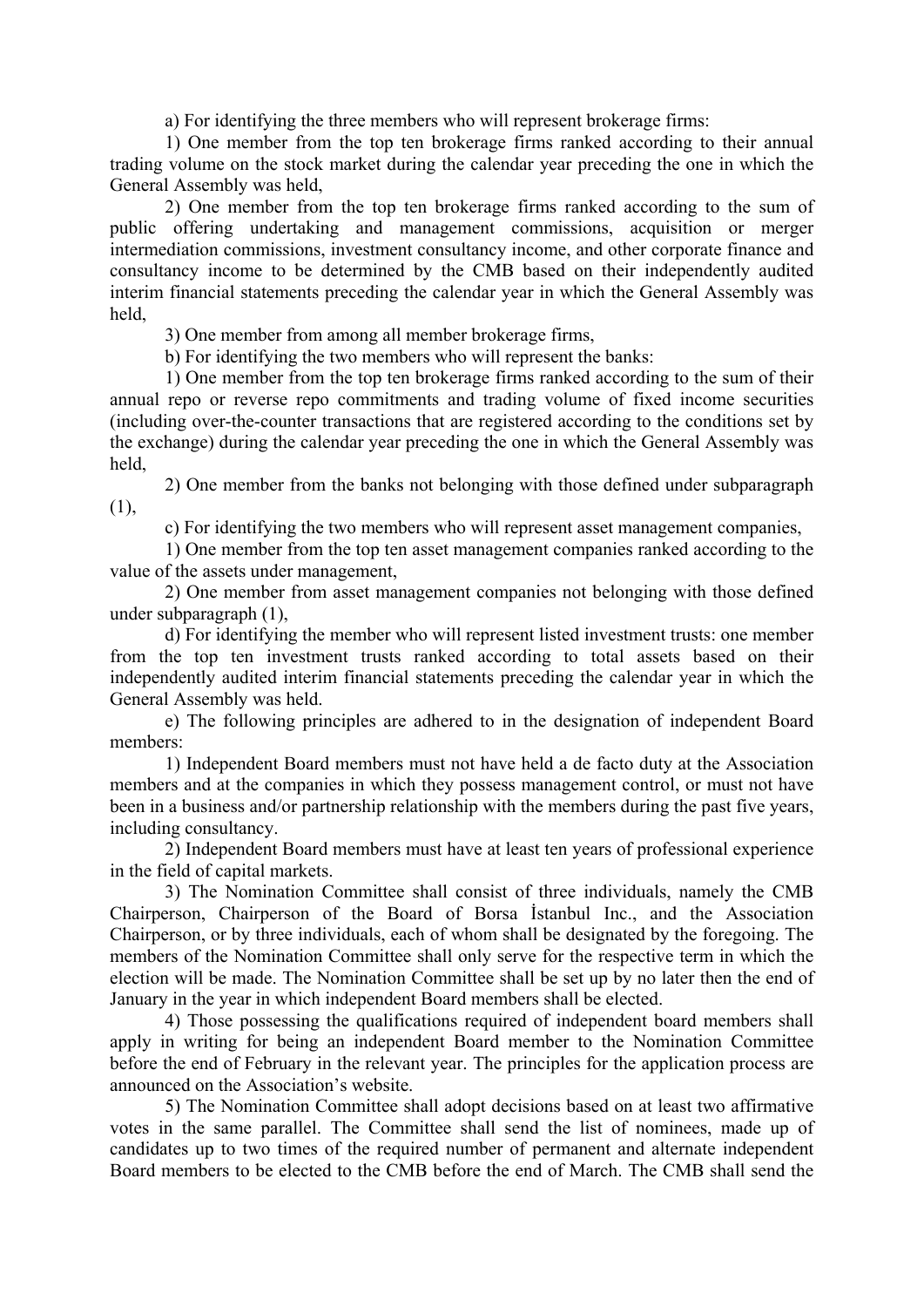short list covering the required number of permanent and alternate independent members plus one to be elected from among the candidates on the list submitted by the Nomination Committee to the Association by no later than three weeks in advance of the Association's General Assembly meeting for laying it down for election by the General Assembly.

6) The General Assembly shall vote the candidates in the short list. The candidates shall be ranked in descending order based on the votes received, and shall be designated as permanent or alternate members depending on the number of candidates to be elected.

## **Board Meetings and Decisions**

**ARTICLE 17**- (1) The Board of Directors shall convene at least once every month. The Board shall also convene upon call of the Chairperson, or in his absence, the Vice Chairperson, whenever necessitated by the affairs of the Association. Any Board member may request in writing the Chairperson to summon the Board of Directors for a meeting. The Board of Directors shall convene at the head office of the Association or at any other place to be considered appropriate by the Chairperson of the Board. The meeting agenda shall be sent to the members of the Board of Directors and the Board of Auditors by the Secretary General. If the Chairperson decides to hold the meeting at a place other than the Association's head office, then the details about the meeting place shall be notified to the members of the Board of Directors and the Board of Auditors along with the agenda.

(2) At least seven members must participate in the meeting in order for a Board meeting to be held. Decisions shall be passed by the affirmative votes of at least seven Board members. Items may be added to the agenda upon demand by the majority of attending members.

(3) Board meetings may be held fully on electronic medium or through electronic participation of some members in a meeting where some other members are physically present.

(4) Board members may not participate, nor may they cast votes in the meetings held for decisions, directly or indirectly, concerning them or persons related to them or members that they represent.

# **Duties and Powers of the Board of Directors**

**ARTICLE 18-** (1) The Board of Directors is the executive and decision-making body of the Association and has the following duties:

- a) Decide on matters that are included among the duties of the Association and are beyond the powers of the General Assembly,
- b) Decide on membership applications,
- c) Prepare, and present to the General Assembly, the professional rules and disciplinary guidelines,
- d) Establish standards for members' procedures in implementing in their transactions,
- e) Establish the principles for use of the Association's name by the members,
- f) Impose the disciplinary penalties specified in Article 24 of this Statute,
- g) Determine the principles for the operation of the Association for recruitment; appoint the Association's Secretary General and other employees, and determine the raises to their remunerations upon obtaining approval from the CMB,
- h) Set up working committees for the performance of the Association's activities and determining their operating principles,
- i) Prepare the budget, final account, and annual report of the Association and present them to the General Assembly,
- j) Ensure collection of, and follow up, the Association's revenues,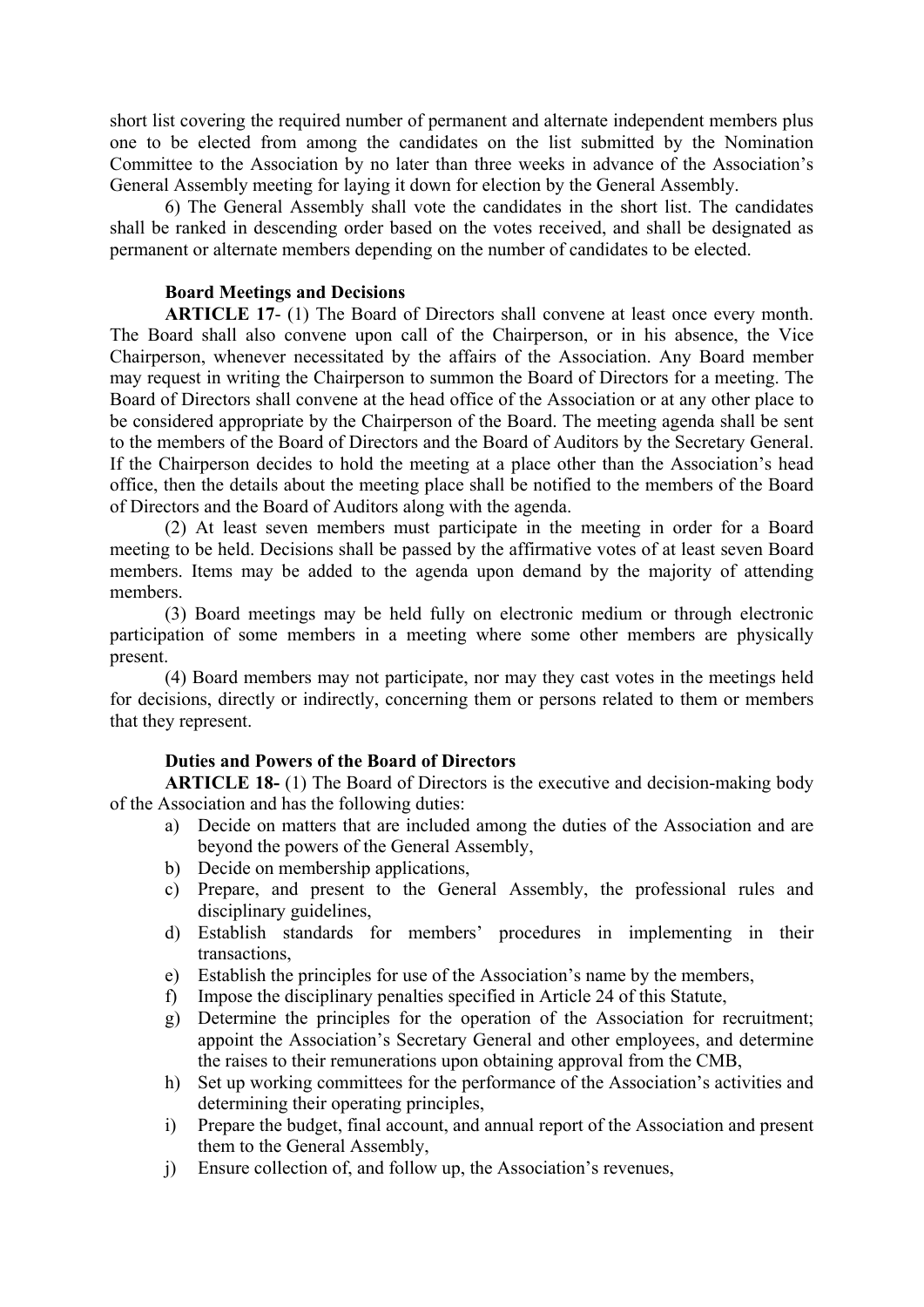- k) Determine the periodical reports and information to be provided to the Association about the activities of the members,
- l) Determine the organization, representation offices and offices the Association will set up in and out of Turkey,
- m) Submit proposals to the General Assembly about amendments to be made to this Statute,
- n) Perform other duties incumbent upon it as per the legislation and this Statute.

## **Resolution Book of the Board of Directors**

**ARTICLE 19-** (1) Decisions passed in Board meetings shall be recorded, and then written in the resolution book and signed by the Chairperson and the participating members within no later than fifteen days.

(2) The resolution book of the Board of Directors can be kept in electronic environment. If it is kept in hard copy, then Board decisions shall be written in chronological and ascending order in a notarized and bound book having consecutively numbered pages, without leaving any blank space between pages or without any insertions between the lines, so as to avoid any doubts about the soundness of the text.

#### **Board of Auditors**

**ARTICLE 20-** (1) The Board of Auditors consists of five members. These auditors shall be elected at the General Assembly via secret ballot among candidates who are nominated by respective groups from among Association members not represented on the Board of Directors as follows:

a) Two members from brokerage firms,

b) One member from banks,

c) One member from asset management companies,

d) One member from listed investment trusts.

The candidates to be elected must possess the qualifications listed under Article 15-2 of this Statute.

(2) Each member shall have not more than one auditor on the Board of Auditors. Association members having a direct or indirect management and/or capital relation in excess of 10% between them shall have not more than one auditor on the Board of Auditors.

(3) Term of office for the members of the Board of Auditors is two years. Members may be elected by the General Assembly for two consecutive terms maximum. No member may be a candidate for a seat on the Board of Auditors without a term in between.

(4) If the ties of a Board of Auditors member are severed with the Association member that he/she is representing, the Association member should notify the situation in writing to the Association within three business days. Membership on the Board of Auditors shall automatically end on the date of such notification. In such an event, the Association member shall, within ten days, notify in writing a representative possessing the qualifications specified under Article 15-2 hereof, who shall complete the remaining term of his/her predecessor.

(5) If the Association member fails to notify a new representative within ten days from the date its representative leaves or if a seat on the Board of Auditors is vacated during the term for any other reason, the Board of Directors shall appoint as a member on the Board of Auditors the second highest-voted Association member's representative apart from the members elected in the previous General Assembly in the group, in which the vacancy occurred and which is not represented on the Board of Directors. If the votes were even in the preceding General Assembly, then the Association member among equals possessing the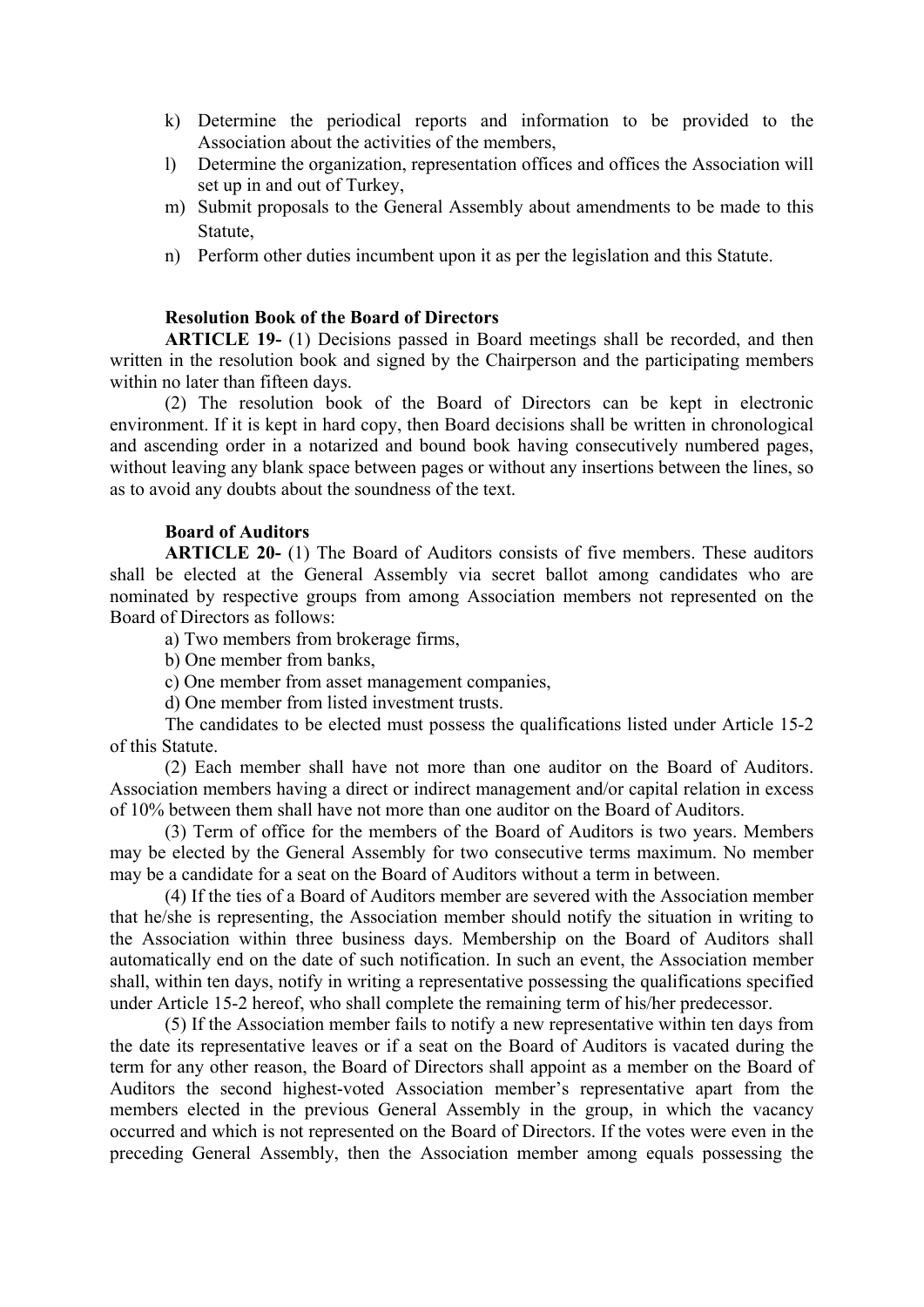highest total assets based on the independently audited financial statement as at the end of the preceding calendar year shall be appointed as member.

(6) In the absence of any other candidate in the group from which election is to be made other than those Association members elected in the preceding General Assembly, the Association member belonging to the group in which the vacancy occurred, possessing the highest total assets based on the independently audited financial statement as at the end of the preceding calendar year and not represented on the Board of Directors shall be appointed as a member of the Board of Auditors. If such Association member declines membership on the Board of Auditors, the Board of Auditors shall appoint the next Association member determined in accordance with the criteria defined in this article as a member to complete the remaining term of office of the predecessor.

(7) The Board of Auditors membership of the newly appointed Association member shall be laid down for approval at the next General Assembly.

(8) Members of the Board of Auditors shall examine all accounts and transactions of the Association and submit their comments on the Association's activities in a report for the ordinary General Assembly meetings.

(9) Members of the Board of Auditors may, if they so wish, attend Board of Directors meetings without the right to vote, and may demand the matters they deem necessary to be included in the Board of Directors agenda.

(10) Members of the Board of Auditors may be paid an attendance fee in the amount to be determined by the General Assembly.

## **Chairperson of the Association**

**ARTICLE 21-** (1) The Chairperson of the Board of Directors is also the Chairperson of the Association. The Chairperson is the highest-ranking position in the Association and is charged with the overall management and representation of the Association. The Chairperson represents the Association before administrative and judicial authorities and third parties, and manages the Association according to applicable legislation, and General Assembly and Board of Directors decisions.

(2) In the absence of the Chairperson of the Association due to leave, sickness, assignments in or out of the country or other reasons, the Vice Chairperson shall provide uninterrupted performance of the duties and exercise of the powers vested in the Chairperson of the Association.

## **Secretary General**

**ARTICLE 22**- (1) The business affairs and operations of the Association are carried out by the Secretary General who shall be appointed by the Board of Directors. The prerequisites for appointment as Secretary General, and other duties and powers of this position are regulated by the Association's guidelines. The primary duties and powers of the Secretary General are stated below:

- a) Perform the duties assigned by the Chairperson and the Board of Directors,
- b) Manage the affairs and correspondences of the Association,
- c) Ensure that personnel registry records of the staff are kept and maintained,
- d) Prepare the draft budget of the Association,
- e) Ensure that records of fixtures and materials are kept and maintained,
- f) Make sure that accounting books and other records of the Association are kept,
- g) Provide that the General Assembly and Board of Directors decisions are communicated to, and implemented by, the members,
- h) Handle media and press relations,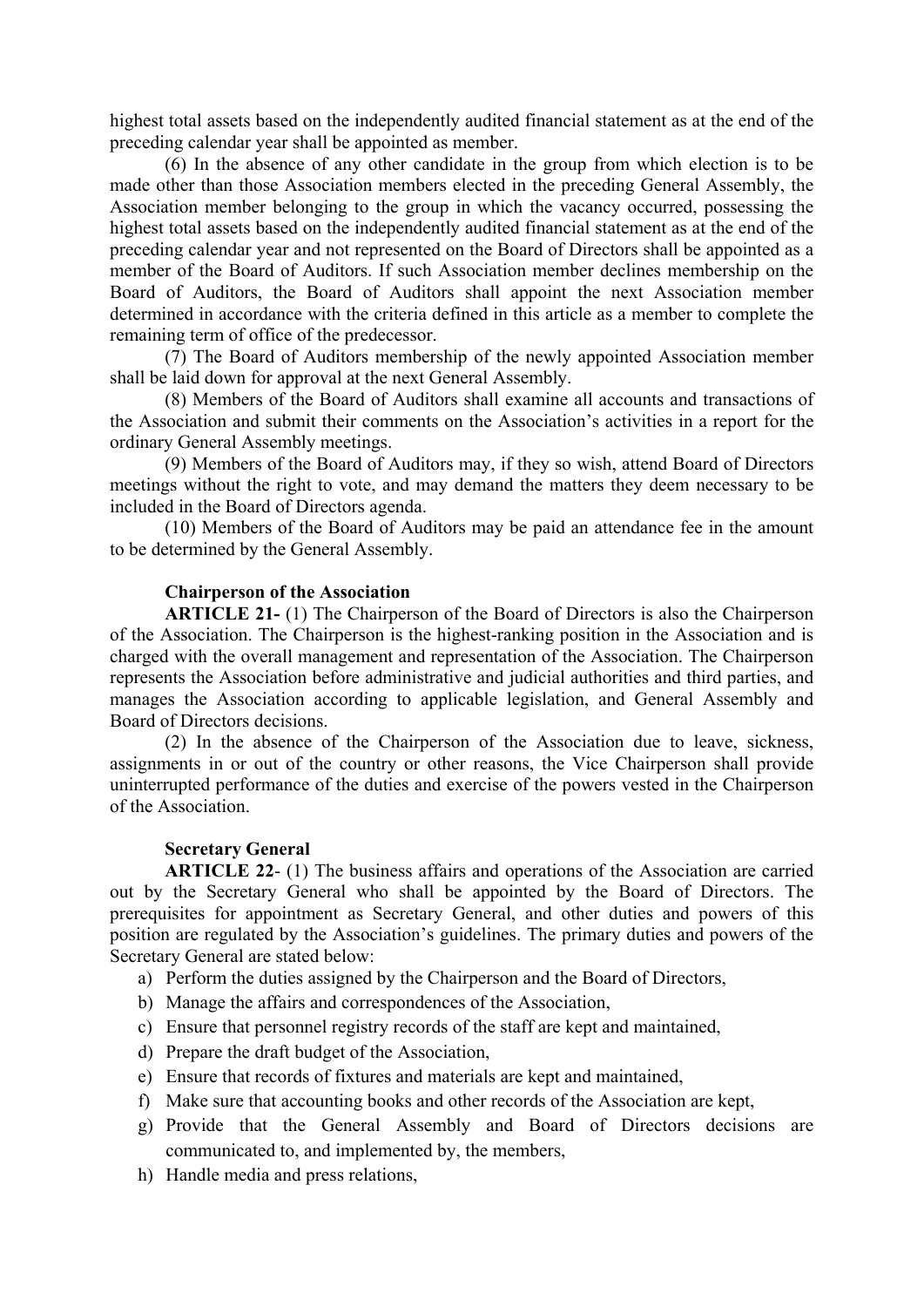(2) The CMB may impose an upper limit on the total payments made to the Secretary General during the course of one year under the name of salary, wage, remuneration, bonus, raise, compensation, premium, overtime, dividend or any other name. Remunerations paid to the Association's other employees must not be in excess of the amount determined for the Secretary General.

## **Discipline Committee**

**ARTICLE 23-** (1) The Discipline Committee is composed of five members. The Committee members shall be elected to assist with the execution of disciplinary investigations under Article 24 at the General Assembly via secret ballot among candidates who are nominated by respective groups from among Association members not represented on the Board of Directors as follows:

a) Two members from brokerage firms,

b) One member from banks,

c) One member from asset management companies,

d) One member from listed investment trusts.

The candidates to be elected must possess the qualifications listed under Article 15-2 of this Statute.

(2) Each Association member shall have not more than one member on the Discipline Committee. Association members having a direct or indirect management and/or capital relation in excess of 10% between them shall be represented on the Discipline Committee by not more than one member.

(3) Term of office for Discipline Committee members is two years. Members whose term of office expires may be re-elected.

(4) If the ties of a Discipline Committee member are severed with the Association member that he/she is representing, the Association member should notify the situation in writing to the Association within three business days. Membership on the Discipline Committee shall automatically end on the date of such notification. In such an event, the Association member shall, within ten days, notify in writing a representative possessing the qualifications specified under Article 15-2 hereof, who shall complete the remaining term of his/her predecessor.

(5) If the Association member fails to notify a new representative within ten days from the date its representative leaves or if a seat on the Discipline Committee is vacated during the term for any other reason, the Discipline Committee shall appoint as a member of the Discipline Committee the second highest-voted Association member's representative apart from the members elected in the previous General Assembly in the group in which the vacancy occurred and which is not represented on the Board of Directors. If the votes were even in the preceding General Assembly, then the Association member among equals possessing the highest total assets based on the independently audited financial statement as at the end of the preceding calendar year shall be appointed as member.

(6) In the absence of any other candidate in the group from which election is to be made other than those Association members elected in the preceding General Assembly, the Association member belonging to the group in which the vacancy occurred, possessing the highest total assets based on the independently audited financial statement as at the end of the preceding calendar year and not represented on the Board of Directors shall be appointed as member of the Discipline Committee. If such Association member declines membership on the Discipline Committee, the Discipline Committee shall appoint the next Association member determined in accordance with the criteria defined in this article as a member to complete the remaining term of office of the predecessor.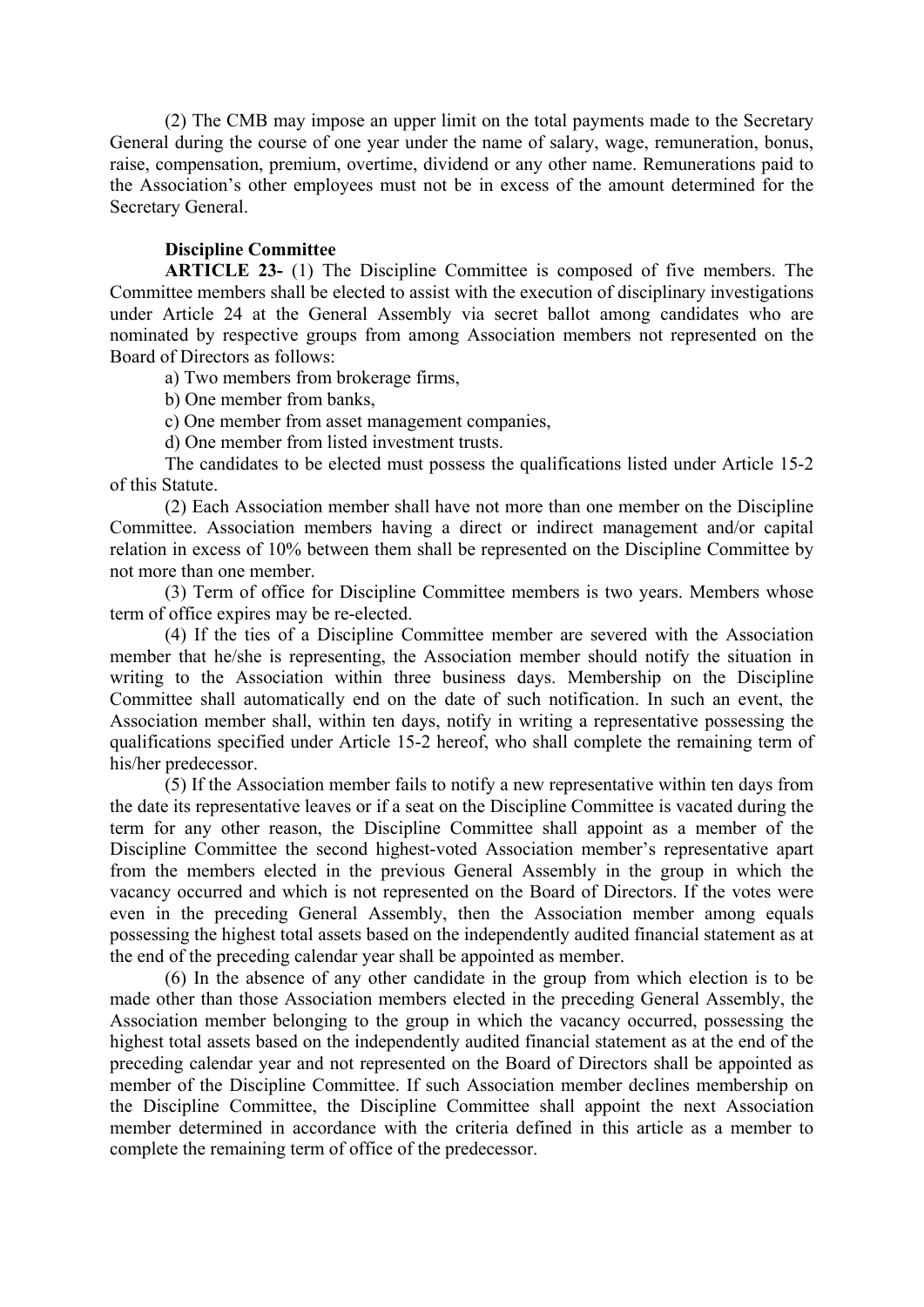(7) The Discipline Committee membership of the newly appointed Association member shall be laid down for approval at the next General Assembly.

(8) Members of the Discipline Committee may not participate, nor may they cast votes, in the meetings held for decisions, directly or indirectly, concerning them or persons related to them or Association members that they represent.

(9) Members of the Discipline Committee shall not be paid any remuneration under whatsoever name in consideration for the duties they perform.

## **Disciplinary Penalties**

**ARTICLE 24-** (1) The following disciplinary penalties shall be applied, depending on the nature and severity of the breach, to members who breach professional honor, principles and rules, or fail to fulfill their obligations towards their customers without a justified cause, or fail to act in the manner as required by being a member of the Association, or injure the order of the capital market, cause unfair competition in the market, violate the principle of honesty, commit fraudulent acts, or prevent the transparent and orderly execution of activities or act in violation of applicable legislation and decisions:

a) Warning: a written notice to the concerned member that it has to act more diligently and carefully in performing its activities, liabilities and in its behavior.

b) Censure: a written notice to a member that it is faulty in its profession and in its behavior.

c) Administrative Fine: a penalty imposed pursuant to Article 103-5 of the Law. If an Association member has been penalized pursuant to Article 103-1 of the Law on account of an act thereby, then this provision shall not be applied for the same act. Objections against administrative fines are to be made in accordance with the provisions of the Misdemeanor Law.

d) Suspension of the Association membership: temporary discharge of an Association member, who was given a disciplinary penalty or administrative fine as a result of an act or transaction, for a maximum period of six months in view of the nature and severity of the act and deprivation of such member from the rights vested in it by virtue of being an Association member.

e) Permanent discharge from the Association membership: Permanent withdrawal of the title of the Association membership.

(2) The members may object to the CMB for disciplinary resolutions passed with respect to them, within ten business days following the notification of the resolution to the concerned member. Decisions to be passed by the CMB for such objections shall be final.

(3) Principles regarding actions requiring disciplinary penalty, the execution of disciplinary proceedings and disciplinary records shall be established in the guidelines, which will be prepared by the Association upon obtaining the CMB's clearance and approval of the General Assembly.

# **Professional and Other Committees**

**ARTICLE 25**- (1) Professional committees are in the nature of a consultative unit of the Board of Directors and are set up to present opinions and recommendations, upon collaboration with the other committees, if necessary, in relation to subjects assigned thereto by the Board of Directors or identified *sua sponte* thereby in such fields that concern their respective groups.

(2) The Board of Directors shall appoint committee members in the number to be deemed necessary as follows:

- a) From brokerage firms to the Brokerage Firms Professional Committee,
- b) From banks to the Banks Professional Committee,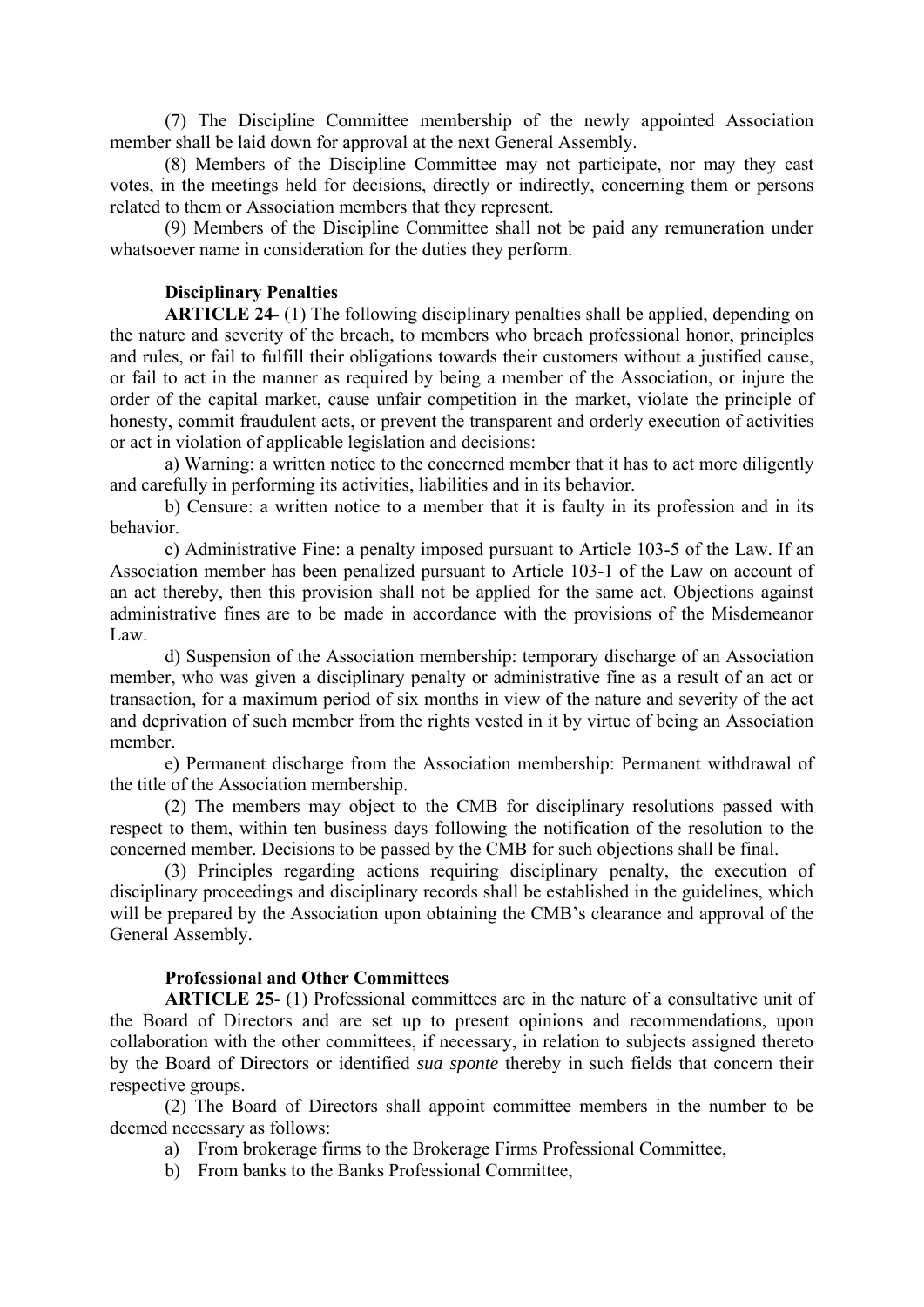- c) From asset management companies to the Asset Management Companies Professional Committee,
- d) From listed investment trusts to Investment Trusts Professional Committee.

The Board of Directors shall also appoint a Board member designated from within the related groups to each committee as the committee president. A member to be elected by the committee shall function as vice president.

(3) The Association's Board of Directors may set up committees to deal with other matters that it deems necessary in addition to the above-mentioned committees. The Board of Directors shall establish the principles for appointment of members to the committees and for their operating principles.

(4) Members of professional committees shall not be paid any remuneration under whatsoever name in consideration for the duties they perform.

(5) Professional committees shall meet as and when necessitated by the affairs of the Association, but no less than twice a year, upon invitation by the committee president. Secretariat services for the professional committees shall be rendered by the relevant units of the Association, which will be designated by the Secretary General. Committee presidents shall present the results of the professional committees' activities to the Association's Chairperson for their incorporation in the Board of Directors agenda.

(6) Representatives from the CMB could take part in professional committees, upon demand by the Association.

## **SECTION FOUR Financial Provisions**

### **Revenues of the Association**

**ARTICLE 26-** (1) The Association derives its revenues from the following sources:

- a) One-time membership admission fees payable by members,
- b) Expense contributions,
- c) Annual membership fees,
- d) Surplus income carried forward from the preceding year,
- e) All kinds of donations,
- f) Income from publications,
- g) Income from training, courses and seminars,
- h) Other income.

#### **Financial Provisions**

**ARTICLE 27-** (1) The fiscal term of the Association is the calendar year.

(2) The Association shall send its year-end financial statement, income-loss statement and annual report to members and the CMB together with an invitation for the General Assembly.

(3) No annual membership fee shall be charged in the year in which the membership admission fee is paid. The admission fee shall be determined based on the proposal of the General Assembly and upon approval of the CMB.

(4) The Association is not authorized to spend more than its income. To ensure consistent performance of the Association's activities, income surplus mentioned in Article 26-d shall be set aside as reserve fund until such time that it adds up to 25% of the current year budget.

(5) Annual membership fees and expense contributions approved by the General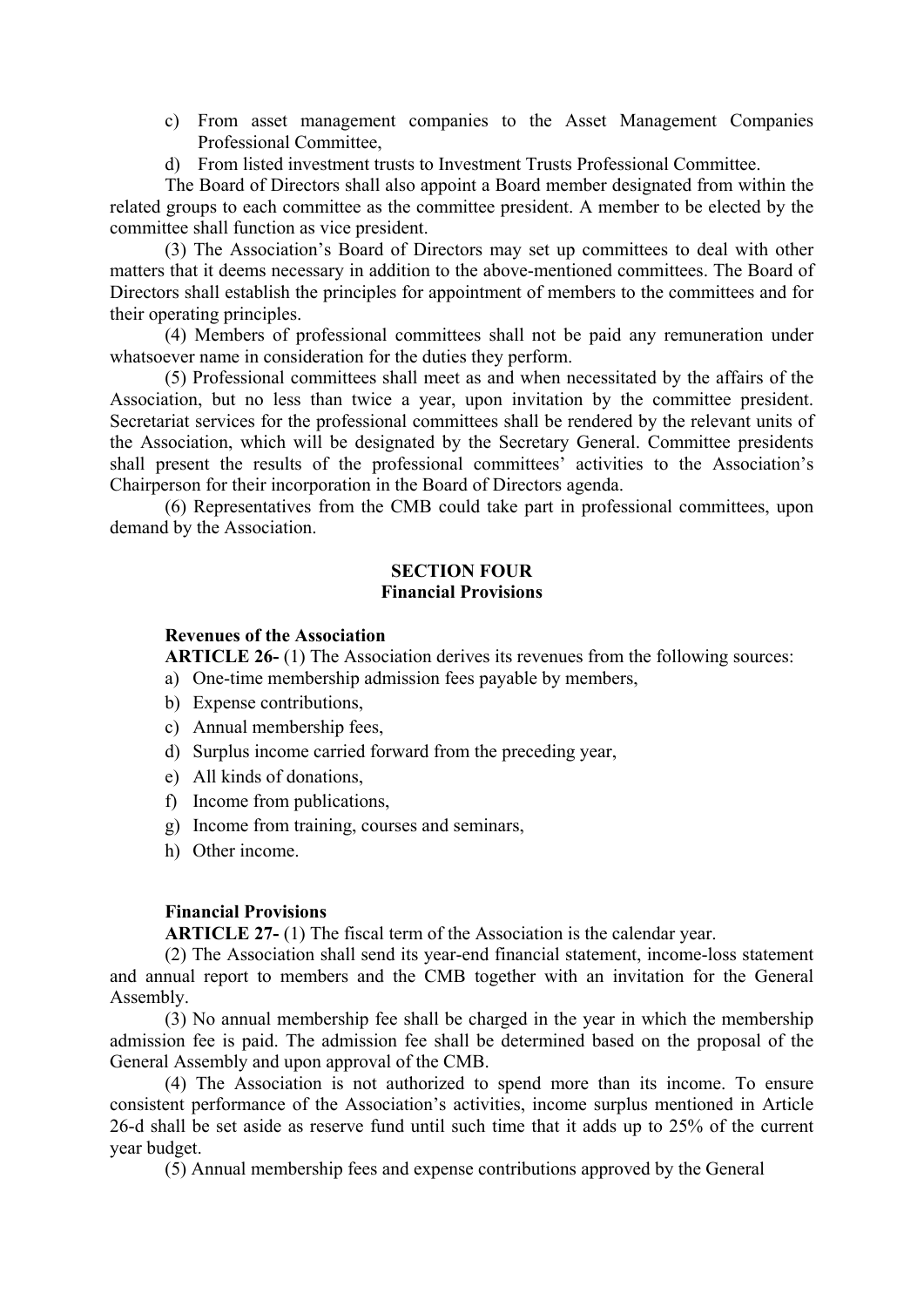Assembly must be paid in two equal installments in January and July.

(6) Upon termination of the Association membership, annual membership and expense contributions collected in advance shall not be returned.

(7) Brokerage firms, whose activities are suspended temporarily by the CMB, shall not pay annual membership fees and expense contributions until the CMB decides that the brokerage firm in question may resume its activities. If and when such a brokerage firm resumes its activities, it shall be obliged to pay expense contributions and annual membership fees for the suspension period, including the legal interest thereon, within one month following the date of recommencement of activities.

(8) In case the activities of a member, whose operations were suspended temporarily, shall have been permanently terminated, the unpaid annual membership fees and expense contributions for the period of inactivity shall be cancelled.

(9) If amounts payable to the Association are not paid within the specified period of time, the said amounts shall be collected by the Association by way of enforcement. Decisions regarding payment of fees to the Association shall have the nature of written official document as defined in Article 68 of the Enforcement and Bankruptcy Law no. 2004 dated 9 June 1932.

(10) Membership admission fees, expense contributions and annual membership fees shall be deposited in specific accounts opened in banks decided by the Association's Board of **Directors** 

## **SECTION FIVE Other Provisions**

## **Legal books**

**ARTICLE 28-** (1) The Association shall keep the following books and other necessary books in hard copy or electronically:

a) Member registration book,

b) Journal, ledger, inventory and the required auxiliary accounting books,

c) Board resolutions book,

d) Incoming and outgoing documents book.

## **Activities Prohibited to the Association**

**ARTICLE 29-** (1) The Association may not engage in any activity other than its objectives of establishment and those specified herein.

(2) If the Association's responsible bodies are engaged in activities beyond their objectives, such bodies shall be relieved of their duties based on court order upon demand by the CMB or the public prosecutor, and their replacements will be caused to be elected within the frame of the principles hereunder, provided that replacements shall not be representing the relieved institutions. Penal liabilities of the members of terminated bodies of the Association shall be reserved. The actions of the Association bodies, which caused termination of their duties under the foregoing provisions, shall be null and void.

# **Obligation of Secrecy**

**ARTICLE 30-** (1) The members of the Association's Board of Directors, members of all other committees, and Association employees may not disclose the secrets about concerned parties and third parties, which they become privy to because of their titles and positions, to anybody other than those legally authorized, and may not use, directly or